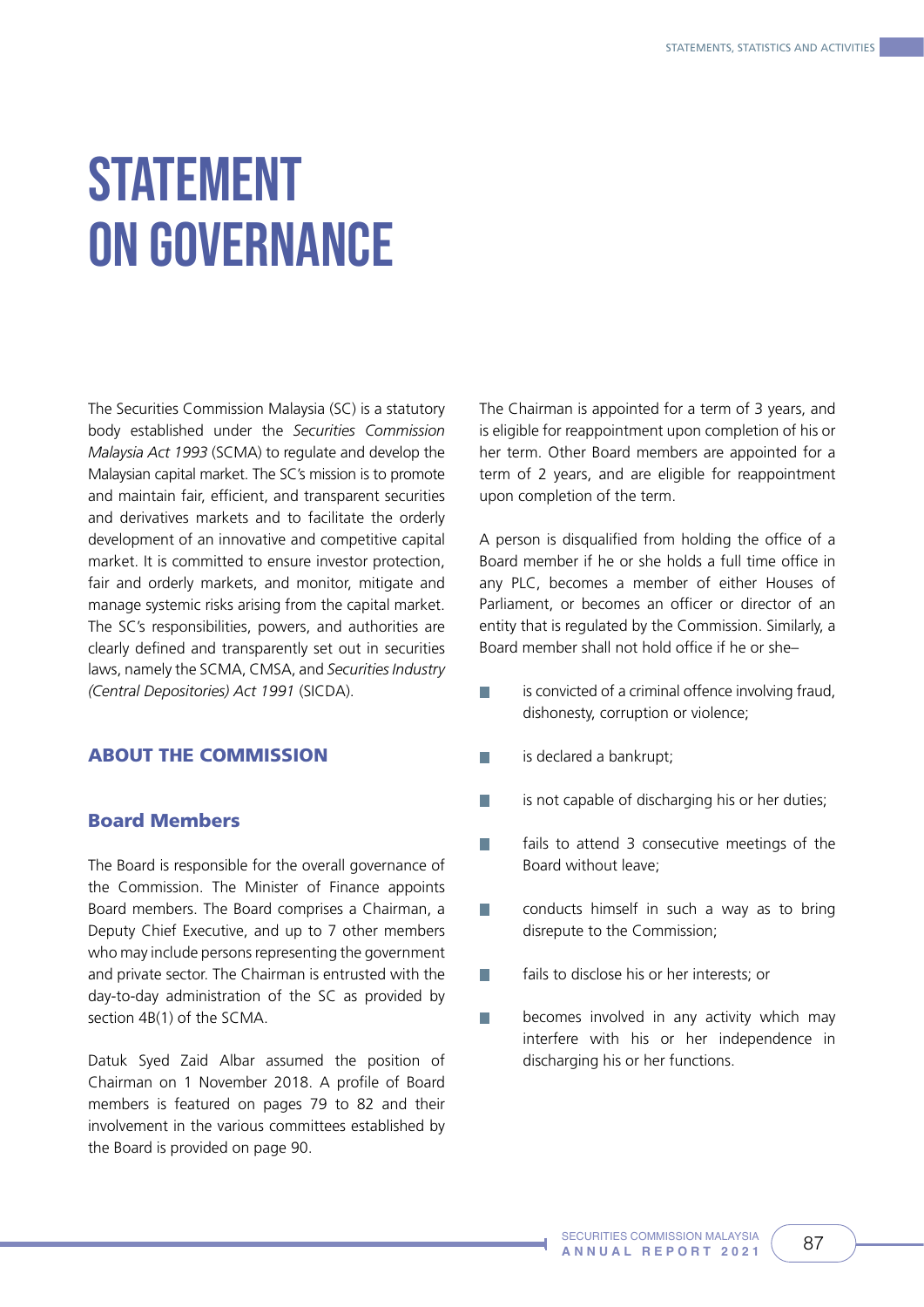The SCMA requires a Board member to manage conflicts of interest by disclosing his or her interest in any matter under discussion by the Board or any of its committees. Once a disclosure is made, he or she-

- shall neither take part nor be present in any F. deliberation or decision of the Board or its committees; and
- shall be disregarded for the purposes of T. constituting quorum of the Board or its committees, relating to the matter.

# Functions of the Commission

The functions of the Commission are:

- To advise the Minister on all matters relating to  $\mathcal{L}_{\mathcal{A}}$ the capital market;
- To regulate all matters relating to the capital market;
- To ensure that the provisions of the securities **Tale** laws are complied with;
- To regulate the take-overs and mergers of F. companies;
- To promote and regulate all matters relating to **I** fund management, including unit trust schemes and PRS;
- To be responsible for supervising and monitoring **I** the activities of any exchange holding company, stock exchange, derivatives exchange clearing house and central depository;
- To take all reasonable measures to maintain the  $\mathcal{L}_{\mathcal{A}}$ confidence of investors in the capital market by ensuring adequate protection for such investors;
- To promote and encourage proper conduct among participating organisations, participants, affiliates, depository participants, and all licensed or registered persons of an exchange, clearing house, and central depository, as the case may be;
- To suppress illegal, dishonourable, and improper  $\overline{\phantom{a}}$ practices in the capital market, and in the provision of investment advice or other services relating to the capital market;
- To consider and make recommendations for the F. reform of the securities laws;
- To encourage and promote the development of m. the capital market in Malaysia including research and training in connection thereto;
- To encourage and promote self-regulation by  $\overline{\phantom{a}}$ professional associations or market institutions in the capital market;
- To license, register, authorise, approve, and T. supervise all persons engaging in regulated activities or providing capital market services as may be provided for under the securities laws;
- To promote and maintain the integrity of all  $\overline{\phantom{a}}$ licensed persons, registered persons, approved persons, and participants in the capital market;
- To register or recognise all auditors of publicm. interest entities (PIEs) or schedule funds, and to exercise oversight over any person who prepares a report in relation to financial information of PIEs or schedule funds, in relation to capital market activities;
- To promote confidence in the quality and m. reliability of audited financial statements in Malaysia, and to promote and develop an effective and robust audit oversight framework in Malaysia;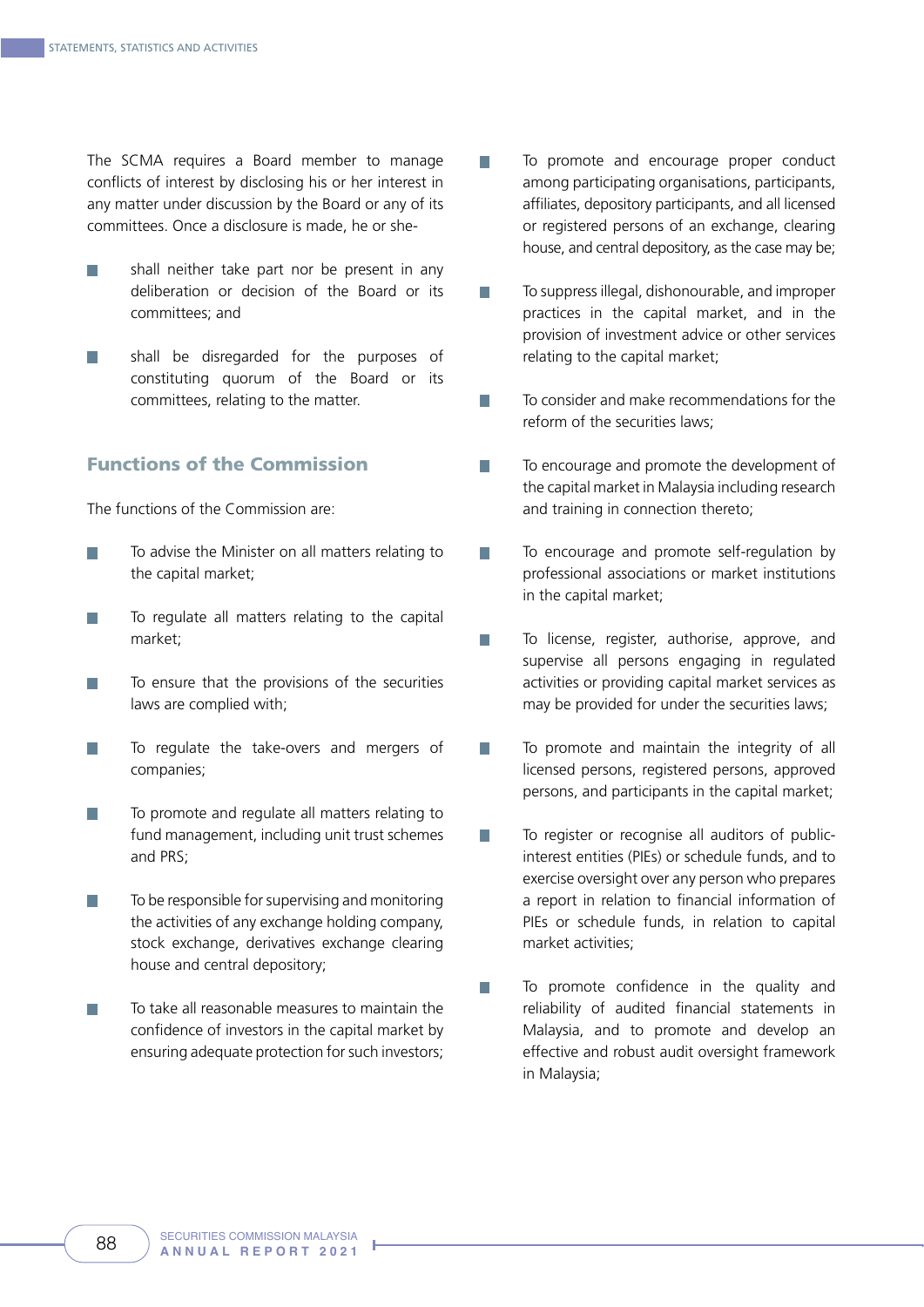- To take all reasonable measures to monitor, n. mitigate, and manage systemic risks arising from the capital market;
- П To promote and regulate corporate governance and approved accounting standards of listed corporations; and
- To set and approve standards for professional  $\sim$ qualification for the capital market.

The Commission also has the functions and powers conferred upon it by or under the securities laws.

# Board Meetings

Eleven Board meetings were held in 2021. The quorum required is 5. The attendance record is set out in Table 1.

The work of the Board in governing the SC is facilitated by various board committees established under section 18 of the SCMA, as listed in Table 2.

#### AUDIT COMMITTEE

The Audit Committee comprises non-executive members of the SC as shown in Table 2, who are appointed by the Board. The purpose, authority, and responsibilities of the Audit Committee are set out in the Audit Committee Charter as approved by the Board. Essentially, the Audit Committee provides oversight of the SC's governance, risk management and internal control practices.

| <b>Table</b>                     | <b>Attendance at Board meetings</b> |                                       |  |  |
|----------------------------------|-------------------------------------|---------------------------------------|--|--|
| <b>Board members</b>             |                                     | <b>Number of meetings</b><br>attended |  |  |
| Datuk Syed Zaid Albar            |                                     | 11/11                                 |  |  |
| Datuk Zainal Izlan Zainal Abidin |                                     | 11/11                                 |  |  |
| Dato' Gooi Hoe Soon              |                                     | 11/11                                 |  |  |
| Datuk D.P Naban <sup>1</sup>     |                                     | 212                                   |  |  |
| Datuk Dr Zunika Mohamed          |                                     | 9/11                                  |  |  |
| Datin Rashidah Mohd Sies         |                                     | 10/11                                 |  |  |
| Lynette Yeow Su-Yin <sup>2</sup> |                                     | 6/7                                   |  |  |

1 Retired from the Board on 14 April 2021.

2 Appointed to the Board on 11 June 2021.

The Audit Committee has an oversight role over the internal audit activities, including reviewing outcome of audits and approving the *Annual Internal Audit Plan*. The Audit Committee is also responsible for the review of the external auditors' proposed audit scope, approach, and performance, including reviewing all significant matters relating to the financial statements with Management and the external auditors. For the current financial year, the Audit Committee had convened 6 meetings.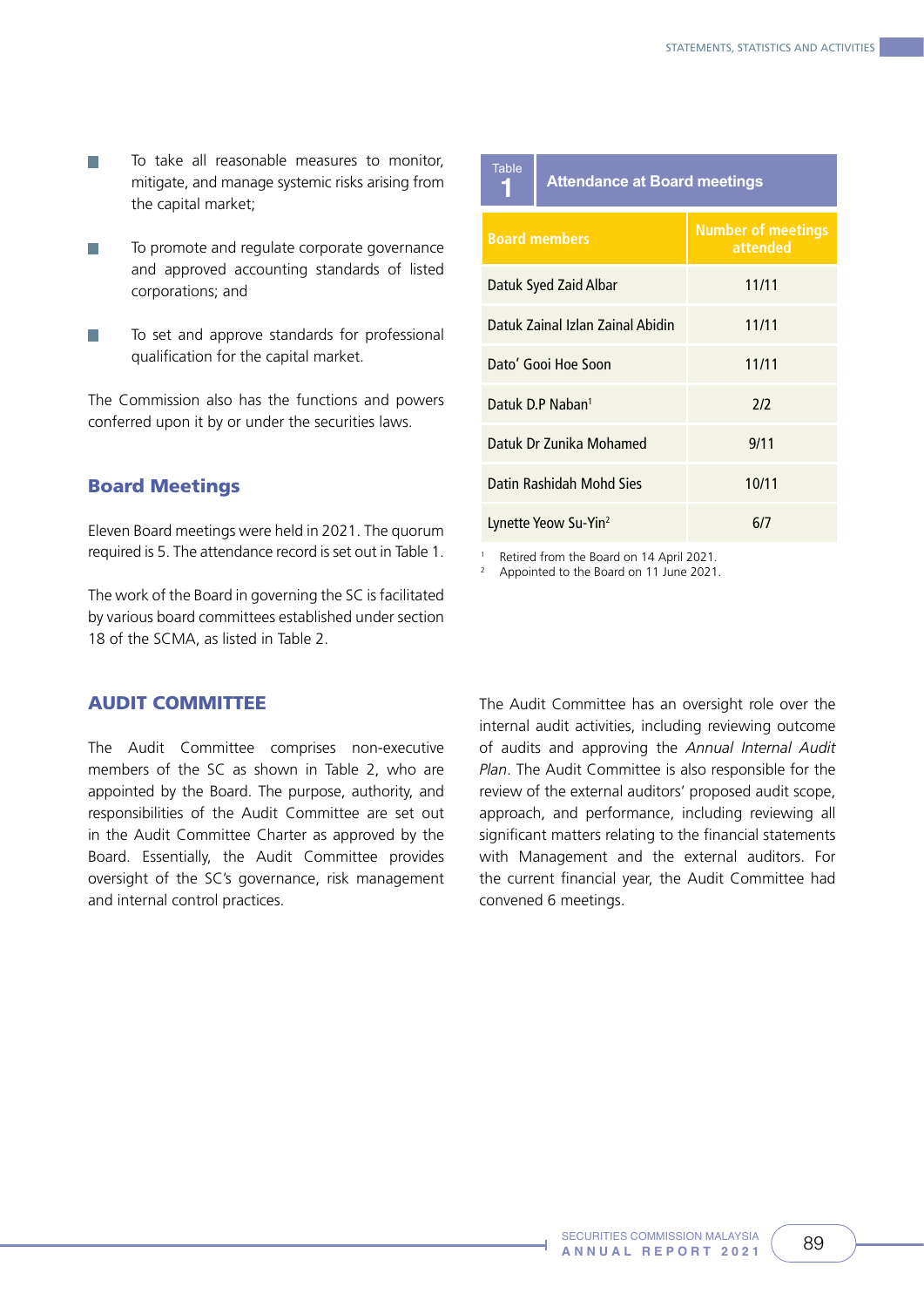|                    | <b>Table</b><br><b>Board Committees</b><br>2                     |                                                                                                                                                                                                                                                                                                                                                                                  |                                                                                                                                                                                                                                                                                 |  |  |  |  |  |  |
|--------------------|------------------------------------------------------------------|----------------------------------------------------------------------------------------------------------------------------------------------------------------------------------------------------------------------------------------------------------------------------------------------------------------------------------------------------------------------------------|---------------------------------------------------------------------------------------------------------------------------------------------------------------------------------------------------------------------------------------------------------------------------------|--|--|--|--|--|--|
| <b>COMMITTEE</b>   |                                                                  | <b>KEY RESPONSIBILITY</b>                                                                                                                                                                                                                                                                                                                                                        | <b>MEMBERS</b>                                                                                                                                                                                                                                                                  |  |  |  |  |  |  |
| 1. Audit Committee |                                                                  | Review effectiveness of the SC's risk management and<br>internal control systems and review the annual financial<br>statements.                                                                                                                                                                                                                                                  | Dato' Gooi Hoe Soon<br>$\bullet$<br>(Chairman)<br>Datuk D.P Naban <sup>1</sup><br>$\bullet$<br>Datuk Dr Zunika Mohamed<br>$\bullet$<br>Datin Rashidah Mohd Sies<br>$\bullet$<br>Lynette Yeow Su-Yin <sup>2</sup><br>$\bullet$                                                   |  |  |  |  |  |  |
|                    | 2. Issues<br>Committee <sup>3</sup>                              | Review and decide on primary listings of corporations<br>and business trusts on the Main Market; acquisition of<br>assets which results in a significant change in business<br>direction or policy of a corporation or business trust<br>listed on the Main Market; and secondary or cross<br>listings of foreign corporations or foreign business trusts<br>on the Main Market. | Datuk Syed Zaid Albar<br>$\bullet$<br>(Chairman)<br>Datuk Zainal Izlan Zainal<br>$\bullet$<br>Abidin<br>Dato' Gooi Hoe Soon<br>$\bullet$<br>Datuk D.P Naban <sup>1</sup><br>$\bullet$<br>Datin Rashidah Mohd Sies<br>$\bullet$<br>Lynette Yeow Su-Yin <sup>2</sup><br>$\bullet$ |  |  |  |  |  |  |
| 3.                 | <b>Take-overs and</b><br><b>Mergers</b><br><b>Committee</b>      | Review take-over and merger related applications of<br>a novel and/or complex nature and matters relating to<br>national policy.                                                                                                                                                                                                                                                 | Datuk Syed Zaid Albar<br>$\bullet$<br>(Chairman)<br>Datuk Zainal Izlan Zainal<br>$\bullet$<br>Abidin<br>Dato' Gooi Hoe Soon<br>$\bullet$<br>Datin Rashidah Mohd Sies<br>$\bullet$<br>Lynette Yeow Su-Yin<br>$\bullet$                                                           |  |  |  |  |  |  |
| 4.                 | <b>Licensing</b><br><b>Committee</b>                             | Review and decide on applications for the grant of a<br>new Capital Markets Services Licence (CMSL), new<br>licensed representatives, appointments of directors, key<br>management or compliance officers that are submitted<br>together with a new CMSL application; and to consider<br>any policy recommendations relating to licensing issues.                                | Datuk Syed Zaid Albar<br>$\bullet$<br>(Chairman)<br>Datuk Zainal Izlan Zainal<br>$\bullet$<br>Abidin<br>Dato' Gooi Hoe Soon<br>$\bullet$<br>Datuk Dr Zunika Mohamed<br>$\bullet$                                                                                                |  |  |  |  |  |  |
| 5.                 | <b>Nomination and</b><br><b>Remuneration</b><br><b>Committee</b> | Assess and formulate the remuneration of the<br>Chairman and Deputy Chief Executive and make<br>appropriate recommendations to the Minister of<br>Finance.                                                                                                                                                                                                                       | Dato' Gooi Hoe Soon<br>$\bullet$<br>(Chairman)<br>Datuk D.P Naban <sup>1</sup><br>$\bullet$<br>(Chairman)<br>Datuk Dr Zunika Mohamed<br>$\bullet$<br>Lynette Yeow Su-Yin <sup>2</sup><br>$\bullet$                                                                              |  |  |  |  |  |  |

1 Retired from the Board on 14 April 2021.

<sup>2</sup> Appointed to the Board on 11 June 2021.

<sup>3</sup> The Board had on 16 November 2020 approved the consolidation of the Issues Committee and the Managed Investment Schemes Committee.

I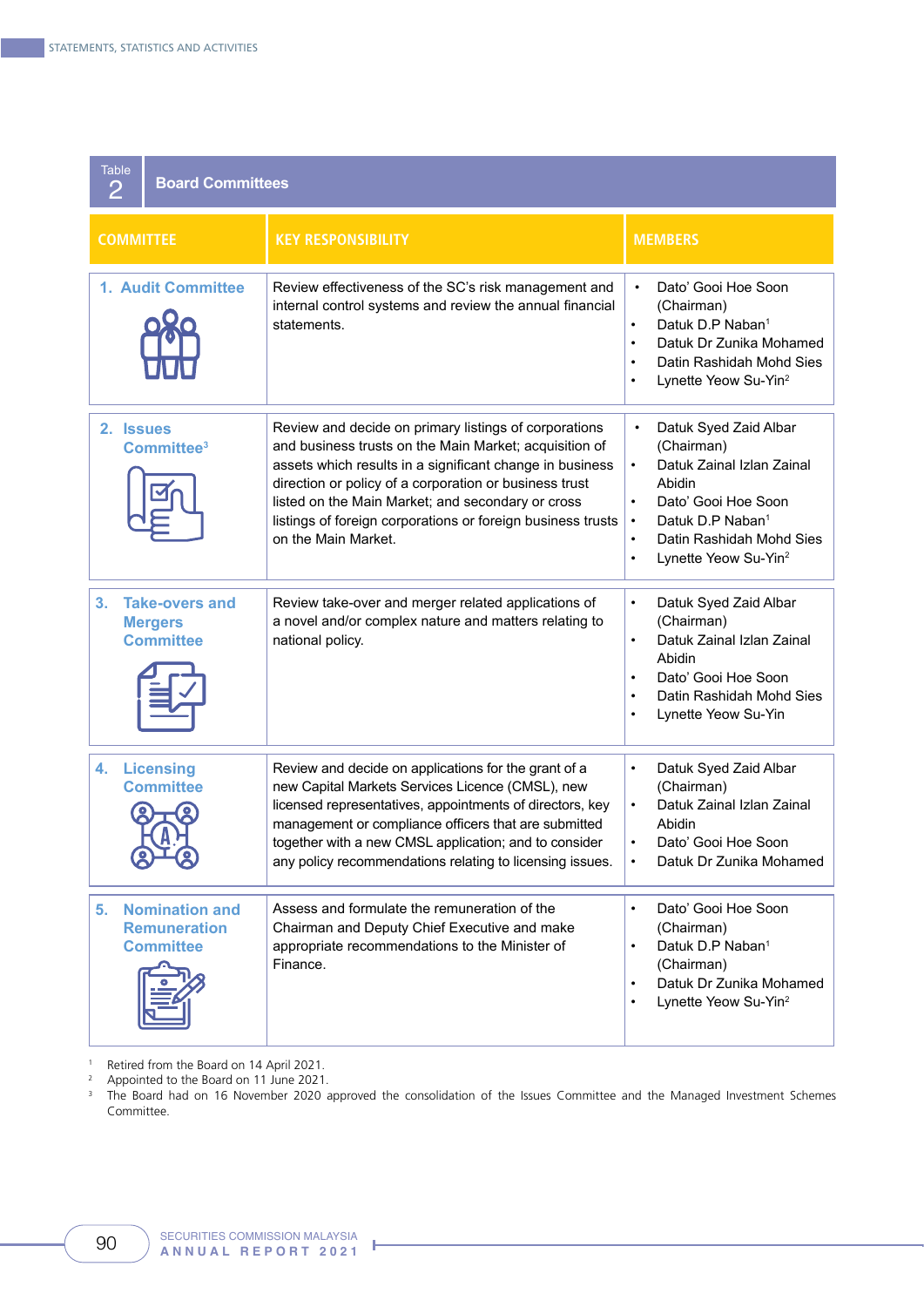#### SHARIAH ADVISORY COUNCIL

The SAC is mandated to ascertain the application of Shariah principles on any matter relating to the ICM and plays an important role in the development of Malaysia's ICM. It advises the Commission on any Shariah issue relating to the ICM and issues rulings on the ICM which are published for the benefit of the industry.

The 9 SAC members as listed in Table 3, serve for a 3-year period commencing 1 July 2020, as assented by the Yang di-Pertuan Agong under Section 31ZK of the SCMA.

|                                  | <b>Table</b> |                                                         |  |                   |                |
|----------------------------------|--------------|---------------------------------------------------------|--|-------------------|----------------|
| З                                |              | <b>Shariah Advisory Council members</b>                 |  | <b>Table</b><br>4 |                |
|                                  |              | <b>SAC members</b>                                      |  |                   |                |
| 1.                               |              | Tan Sri Dr Mohd Daud Bakar (Chairman)                   |  | AOB <sub>1</sub>  |                |
| $\mathcal{P}$                    |              | Associate Professor Dr Aznan Hasan<br>(Deputy Chairman) |  | 1.                |                |
| 3.                               |              | Dr Shamsiah Mohamad                                     |  | $\mathfrak{Z}$ .  | $\overline{1}$ |
| 4.                               |              | Professor Dr Engku Rabiah Adawiah Engku Ali             |  | 3.                | S              |
| 5.                               |              | Professor Dr Ashraf Md Hashim                           |  | 4                 | ŀ              |
| 6.                               |              | Professor Dr Asmadi Mohamed Naim                        |  | 5.                | L.             |
| $7_{\scriptscriptstyle{\ddots}}$ |              | Associate Professor Dr Mohamed Fairooz Abdul Khir       |  | 6.                |                |
|                                  |              |                                                         |  | 7.                |                |
| 8.                               |              | Professor Dato' Dr Mohd Azmi Omar                       |  |                   |                |

9. Dr Zaharuddin Abdul Rahman

# AUDIT OVERSIGHT BOARD

The AOB was established under Part IIIA of the SCMA and its mandate is to assist the SC in discharging its regulatory function in respect of developing an effective audit oversight framework, promoting confidence in the quality and reliability of audited financial statements, and regulating auditors of PIEs and scheduled funds.

The AOB also exercises oversight over any person who prepares a report relating to the financial information of PIEs and schedule funds, in relation to capital market activities. The AOB members are appointed by the Board (Table 4).

# **AOB members** 1. Dato' Anantham Kasinather (Non-Executive Chairman) 2. Alex Ooi Thiam Poh (Executive Officer) 3. Salmah Bee Mohd Mydin 4. Hew Ee-Lu 5. Datuk Nor Azimah Abdul Aziz 6. Dato' Darawati Hussain 7. Dato' Seri Ahmad Johan Mohammad Raslan 4 **Audit Oversight Board members**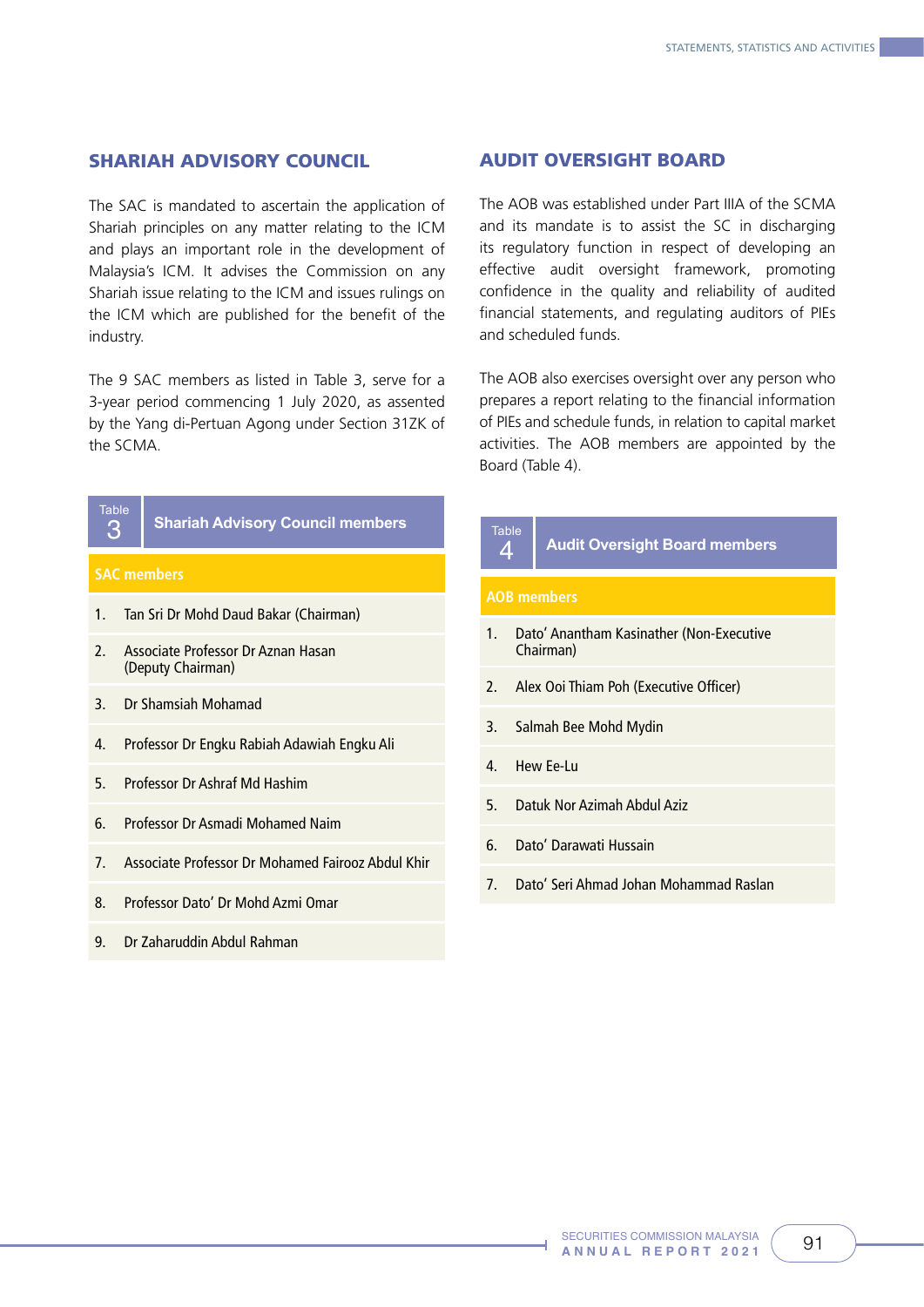# RISK MANAGEMENT AND INTERNAL **CONTROLS**

The SC continues to be committed in maintaining strong risk management and internal control, which is an integral component of its governance arrangement. The SC's internal risk management and control systems are designed to provide a framework to monitor and mitigate known and emerging risks that may impact its ability in achieving strategic and operational goals.

The SC regards the continuous enhancements of its internal risk management and control systems as a high priority. A robust risk management and internal control environment will improve the SC's operational agility, promotes risk transparency, and enhances risk and control accountability.

#### Risk Management

The SC has established various measures to manage and mitigate possible risks associated with its operations. The Board is responsible for reviewing and adopting appropriate systems and controls to manage the enterprise risks of the SC. The Audit Committee, on behalf of the Board, provides an independent assessment of the effectiveness of the Enterprise Risk Management (ERM) framework.

The SC continuously reviews and enhances its risk management governance structure and framework. In 2021, the respective operational, conduct, and technology risk frameworks across the organisation were enhanced and implemented. A dedicated Executive Risk Management Committee (ERMC) has been

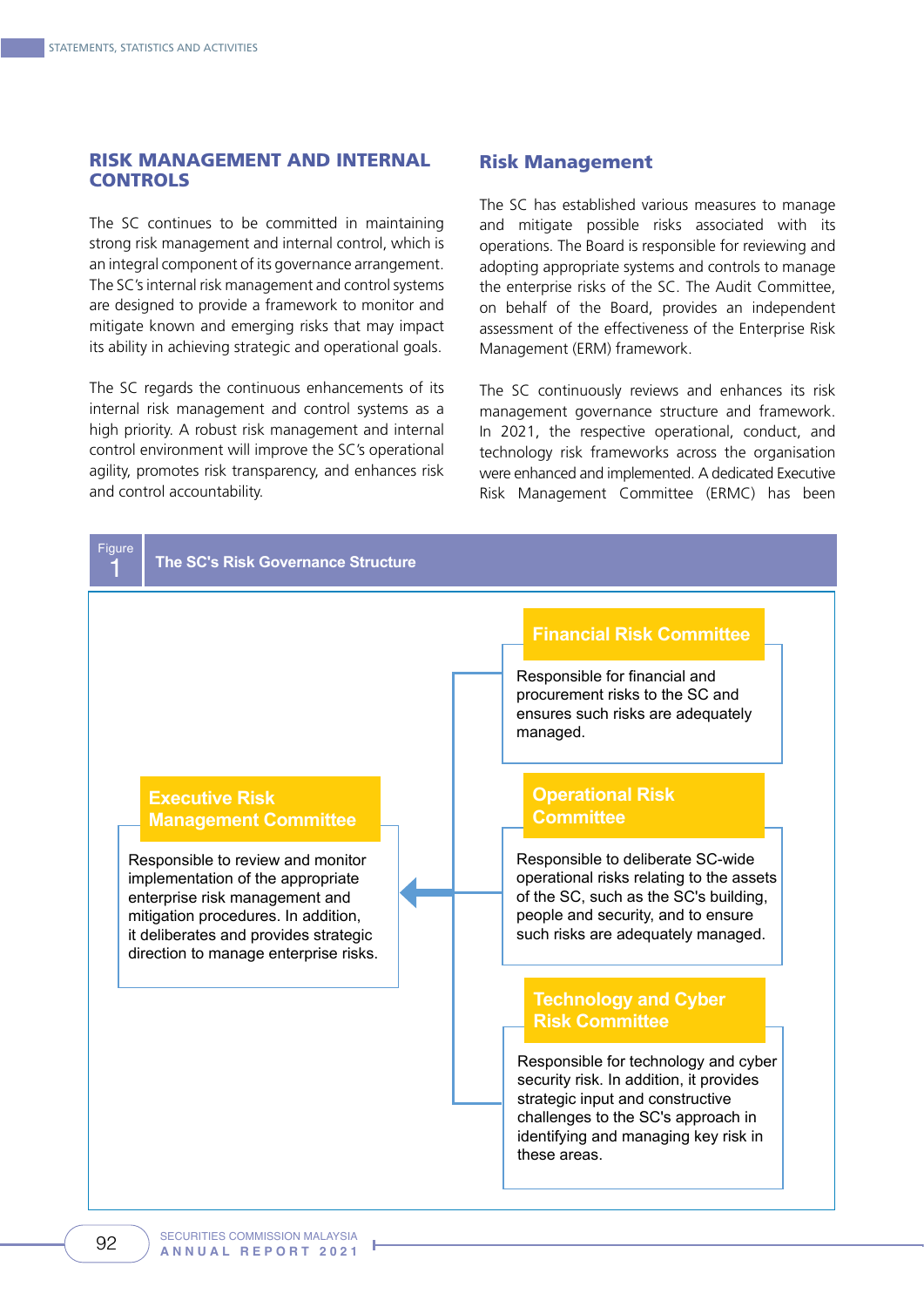established to look into internal organisation risks. Previously, this role was undertaken by the SC's SROC. The ERMC will have oversight of risk management strategies and processes within business functions as well as business continuity arrangements.

# INTERNAL CONTROLS

As the SC's structure and functions grow in complexity, the importance of having good internal controls is critical. The SC has set up a suite of internal control measures in the form of policies and procedures covering operational matters including governance, staffing, procurement, operation resiliency, data protection, and risk management to provide assurance on the effectiveness of control environment (Figure 2).

#### Governance and Compliance

- H A *Code of Conduct for Members of the Board* sets out the governance expectations required of Board Members in the discharge of their duties.
- H A *Code of Conduct for* SC employees outlines the expectations required of employees during their tenure with the SC including ethical conduct and standards of behaviour.
- n. The statement of the SC's *Principles and Standards*  facilitates efficient and ethical engagement between the SC and its external stakeholders, including suppliers, contractors, vendors, and consultants are governed by ethical principles,

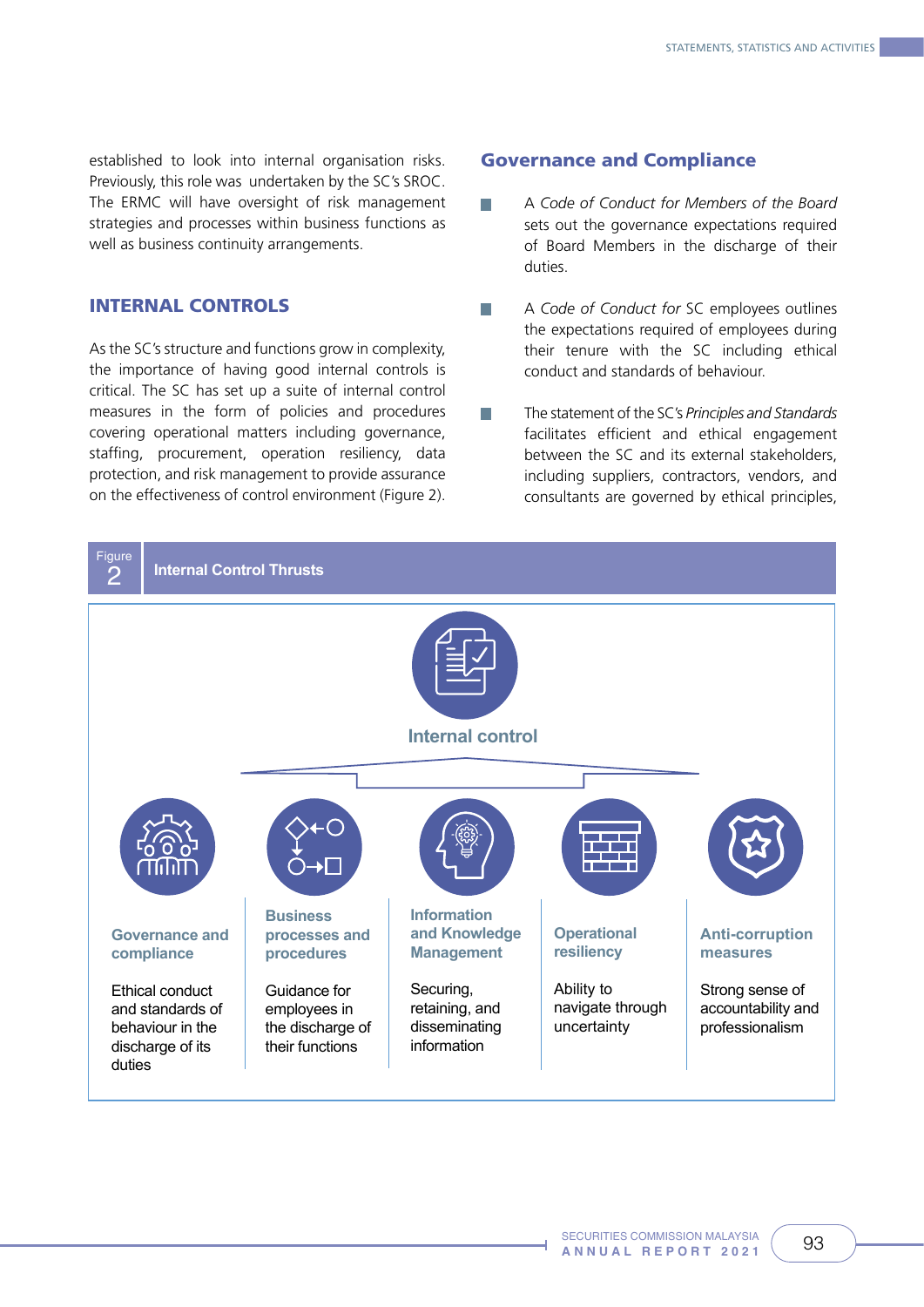transparent, and avoid potential conflict of interest. In this regard, the SC adopts a zero tolerance policy on all forms of corruption, and any allegation of corrupt practice by employees of the SC, and agents of external stakeholders doing work for the SC will be taken seriously.

- The SC has established a feedback channel for **I** employees and agents to raise concerns on employee misconduct, including the Internal Whistleblowing Procedure to expose or report internal wrongdoing or suspected breaches of law within the organisation.
- П The Framework for Handling External Complaints Against the SC Employees presents the process for handling complaints made by external parties against any employee of the SC in relation to the discharge of his duties.
- A robust Conflict of Interest Declaration process **Tara** has been put in place where Board members and employees are required to comply with, when faced with a perceived, potential or real conflict of interest situation.
- The *Compliance Management Guidelines*  T. provide a structured approach to ensure compliance with the laws, regulations, and internal governance standards, which has an impact on the day-to-day operations of the SC.
- $\sim$ The Compliance and Ethics programme, an interactive e-learning tool, aims to help the SC's employees understand the principles of the SC's internal governance standards. These modules reaffirm the importance of maintaining high standards of ethics, values, and behaviour that the SC and its employees must continue to be associated with. In 2021, the biennial mandatory programme was updated to incorporate enhancements made to its internal governance standards (e.g. *Code of Conduct, Data Loss Mitigation Guidelines*, etc.) over the last 2 years.

#### Business Processes and Procedures

- The SC facilitates employees' understanding of T. its operations by making the Business Process Flows and other relevant business process guidance accessible on the SC's intranet. The business process flows and guidance documents are reviewed annually by the respective business process owners.
- The *Procurement Policy and Guidelines* were established to ensure fair, transparent, and orderly sourcing and acquisition of goods and services by the SC. It includes a procurement strategy outlining proper guidance on the endto-end procurement process as well as the reinforcement of good procurement governance and control. Controls are also put in place to mitigate and prevent potential corrupt practices.
- The *Asset Management Policy and Guidelines*  T. ensure that the SC's assets provided to employees to enable them to discharge their functions are safeguarded and maintained in good working condition.

# Information and Knowledge **Management**

- The *Authorisation for Disclosure of Information*  n. *Policy* governs the release of material nonpublic information to third parties. Requests for disclosure of such information will be referred to a committee consisting of the SC's senior management for decision.
- П The *Data Loss Mitigation Guidelines* act as a reference point for employees when handling physical and electronic records containing sensitive information. The Guidelines ensure sensitive information is appropriately secured from unauthorised disclosure and protected from alteration, corruption, loss, or misuse. The SC continuously reviews the Guidelines, taking into account changes in the working arrangements at the SC and the industry.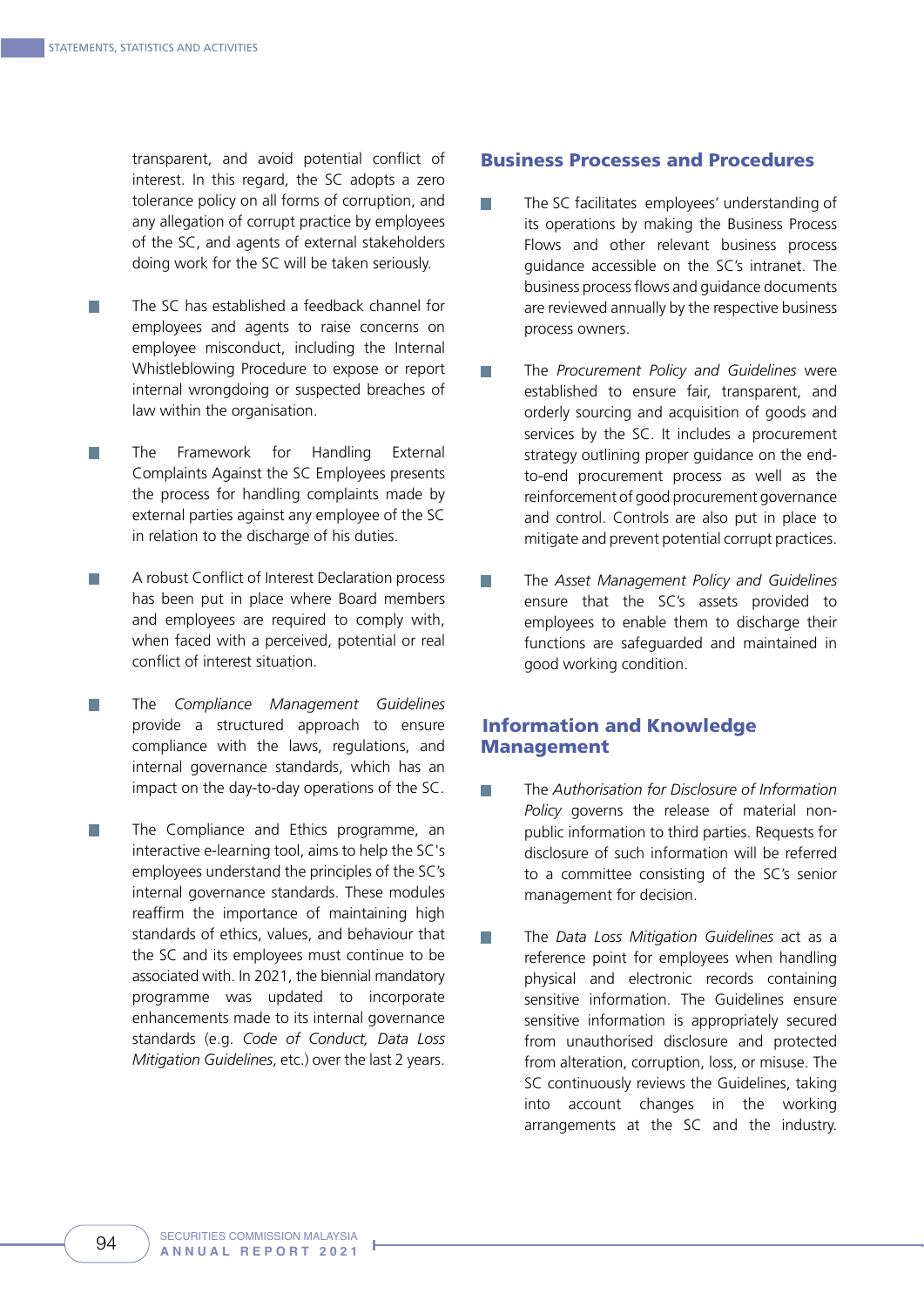Updates this year include new rules relating to online and social media communication as well as strengthened controls for sharing of documents via emails and messaging platforms with external parties.

The *Records Management Policy* was established to give clear guidance to employees on the classification of documents in order to maintain confidentiality of the said documents and provide clarity on permissible disclosures.

# Operational Resilience

- The SC has a Business Continuity Framework, **The State** aligned with the ISO 22301: 2019 Security and Resilience – Business Continuity Management System (BCMS) requirements. Continuous efforts are undertaken to ensure minimal operational disruption caused by COVID-19 including working towards a table-top exercise simulation for departments and return-to-office arrangements for the SC's employees.
- In light of COVID-19 and to ensure operational **Tale** resiliency, the SC has established a dedicated COVID team to monitor COVID positive incidences, review precautionary measures, and take a preactive approach to anticipate, respond, and manage emerging COVID risks.
- $\sim$ *IT User Policy* is periodically reviewed to monitor and assess technology risks to ensure that the SC's IT system is adequately protected against malware, unauthorised access, insider threats, and other disruptions which may affect its operations.

# Anti-Corruption Measures

The SC established its own Anti-Corruption **Tara** Committee (JAR – Jawatankuasa Anti-Rasuah) in 2019, demonstrating its commitment in supporting the Government's fight against corruption. Chaired by the SC Chairman, the SC JAR serves as a high-level management platform

focused on addressing organisational issues pertaining to governance and integrity, while overseeing the implementation of all its initiatives under the *National Anti-Corruption Plan* (NACP).

- As a public institution, the SC is fully committed to provide an environment that promotes a strong sense of accountability and professionalism among its employees. In line with the requirements of the NACP, the SC has established its own *Organisational Anti-Corruption Plan* (OACP) with the strategic objective of strengthening the SC's governance, integrity, and anti-corruption measures. The OACP covers key elements such as an explicit anti-corruption commitment from key stakeholders, relevant policies and procedures, controls, training and communication, reporting mechanisms and importantly, regular auditing and monitoring.
- In 2021, the SC has taken steps to ensure alignment of its anti-corruption control measures with the ISO 37001 Anti-Bribery Management System (ABMS) requirements. The SC conducted an ABMS Compliance Self-Assessment to identify improvement opportunities. The SC has also established its ABMS Compliance Framework to facilitate continuous alignment with the requirements of NACP and relevant global standards.

#### INTERNAL AUDIT

The SC's Internal Audit Department (IAD) assists the Audit Committee in the discharge of its duties and responsibilities. IAD reports directly to the Audit Committee, which determines the adequacy of scope and function of the department. IAD accomplishes its objectives by bringing a systematic and disciplined approach to evaluate and improve the effectiveness of the organisation's risk management, control, and governance processes.

IAD carries out its responsibilities by conducting reviews based on the approved internal audit plan, which is developed using a risk-based methodology.